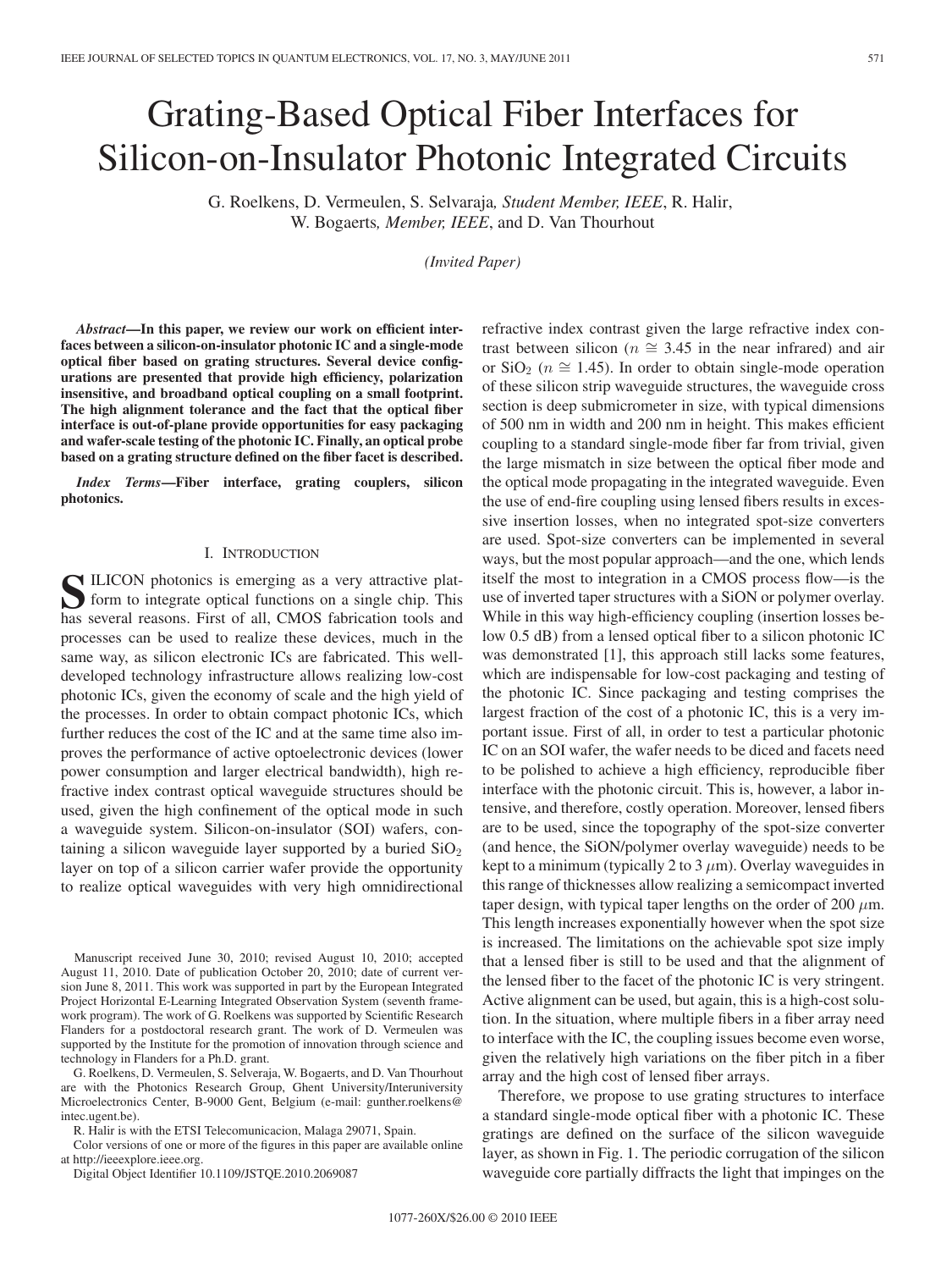

Fig. 1. Basic configuration for a fiber-to-chip grating coupler. A standard single-mode fiber interfaces near vertically with the silicon photonic IC, through a diffractive grating structure defined on the surface of the silicon waveguide.

grating toward the superstrate. Therefore, positioning a standard single-mode fiber (near to) vertically on this grating coupler allows coupling light in and out of the photonic IC. This approach solves the issues mentioned earlier: a waveguide facet is no longer required, which allows wafer-scale testing and packaging. Moreover, when the grating structure is well designed, a standard single-mode fiber can be used to efficiently interface with the photonic IC, with a micrometer-level alignment tolerance. This paper deals with the design and realization of such fiber–chip interfaces. It is organized as follows: in Section II, we will describe the basic operation principle of this type of fiber interface. In Section III, we will describe means to achieve high fiber coupling efficiencies. In Section IV, the optical bandwidth of fiber-chip grating couplers will be described, including multiwavelength band operation of the devices. Section V will deal with polarization handling based on grating structures, since many photonic ICs require polarization independent operation. In Section VI, ultracompact implementations of these fiber interfaces will be presented, while in Section VII, the interfacing to an optoelectronic component will be discussed. Finally, in Section VIII, we will describe an optical fiber probe based on diffractive grating structures that allows probing individual optical components in a photonic IC.

#### II. GRATING COUPLER BASICS

In its simplest form, a fiber-to-chip grating coupler consists of a periodic structure defined in a waveguide, realized by etching in a high index waveguide layer or by using deposition techniques. Light impinging on the periodic structure will diffract from the grating under an angle determined by the projected Bragg condition, which is graphically illustrated in Fig. 2. The z-component of the wave vector belonging to a certain diffraction order is given by

$$
k_{z,m} = \beta + mK
$$

in which  $\beta$  is the effective propagation constant of the optical mode in the grating,  $K$  is inversely proportional to the grating period Λ, and *m* is the diffraction order. The actual diffraction angle in the superstrate and substrate is then determined by taking into account the dispersion relation in these media, for



Fig. 2. Cross section through a basic diffraction grating structure and the associated Bragg diagram, graphically illustrating the occurrence of different diffraction orders in superstrate and substrate.

an isotropic medium given by

$$
k_{\rm sub,sup} = \frac{2\pi}{\lambda} n_{\rm sub,sup}.
$$
 (1)

By properly designing the grating structure, diffraction can be limited to a single diffraction order. Placing a single-mode fiber under the appropriate angle with respect to the surface of the chip, therefore allows efficient coupling between the optical fiber and the photonic IC. By varying the grating period, the angle of diffraction (and hence, the fiber orientation for efficient optical coupling) can be varied. At first glance, one might prefer to position the optical fiber perfectly vertical with respect to the photonic IC. This requires  $K = \beta$ . However, this is not a convenient choice, since this also allows another diffraction order to exist when exciting the grating from the optical waveguide, namely

$$
k_z = \beta - 2K = -\beta. \tag{2}
$$

This implies that this grating structure will provide a strong reflection in the waveguide. While these reflections are as such problematic for many applications, they also result in a drastically decreased fiber-chip coupling efficiency. By properly designing the grating, these reflections can be minimized, e.g., by etching an additional slit in front of the grating structure, which acts as an antireflection coating [2] or by chirping the grating [3]. However, while reflections back into the waveguide can be minimized in this way, still parasitic reflections can occur when using these structures as fiber-to-chip in-couplers rather than grating out-couplers. Therefore, it is more convenient to work in a slightly "detuned" configuration in which the grating period is chosen such that the fiber is tilted slightly off-vertical (with 10◦ off-vertical being a typical number). In this way, the second-order Bragg reflection is avoided, as can be seen from Fig. 2.

Given the fact that the mode-field diameter of a single-mode optical fiber is about 10  $\mu$ m, the diffracted field profile needs to have comparable dimensions, implying that a strong (i.e., highindex contrast) grating is required. This can easily be achieved on the SOI waveguide platform. In the remainder of the paper,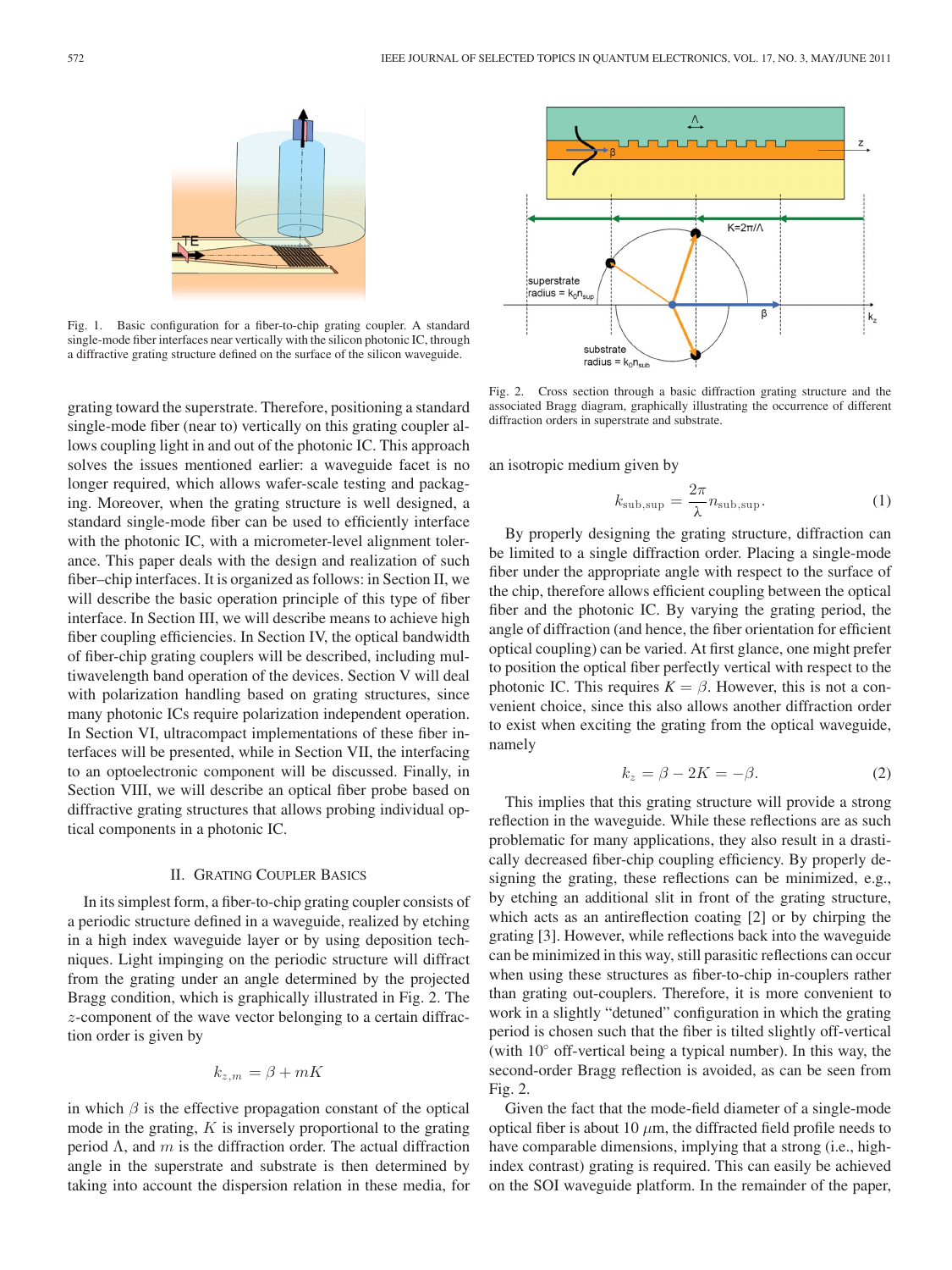

Fig. 3. Rigorous simulation of a diffraction grating defined in a 220-nm-thick silicon waveguide layer, showing the limited directionality of this configuration.

we will focus on this material platform. The grating coupler structures that will be discussed are designed and realized in a 220-nm-thick silicon waveguide layer on a  $2-\mu$ m-thick buried oxide layer, unless otherwise stated.

While the Bragg formalism discussed earlier allows describing the behavior of diffractive grating structures in first order, in the end rigorous simulation methods are required to fully assess the performance of a grating coupler design. For this, finitedifference time-domain (FDTD) methods or eigenmode expansion methods are used. For simulations, both the fiber mode (grating used as in-coupler) and the waveguide mode (grating used as out-coupler) can be excited. The mode-to-mode coupling efficiency should in both cases, however, be the same, due to reciprocity.

#### III. HIGH-COUPLING EFFICIENCY GRATINGS

A high-efficiency interface between a standard single-mode optical fiber and a silicon photonic IC is a prerequisite for using grating couplers in practical applications. The coupling efficiency is determined by two factors: first of all, there is the grating directionality D, defined as the ratio of the optical power diffracted toward the optical fiber to the total diffracted power. Second, there is the mismatch between the diffracted field profile and the Gaussian mode of the optical fiber, which results in additional losses. Indeed, in first order, the diffracted field profile originating from a uniform grating can be considered to be exponentially decaying, with a decay length inversely proportional to the grating strength. This implies that there exists an optimal grating strength for which the overlap with the Gaussian fiber mode is maximal. For a fiber-mode-field diameter of 10.4  $\mu$ m, this optimal field coupling strength is 0.14/ $\mu$ m. For this optimal configuration, the excess loss due to the mode profile mismatch is about –1 dB.

Defining a grating with this close to optimal grating strength can be done by optimizing the grating etch depth or grating fill factor (being the ratio of the etched slit width to the grating period). On a 220-nm silicon waveguide layer, this results in 70-nm-deep slits (with a fill factor of 50%) and a grating period of 630 nm, to allow efficient coupling of 1.55  $\mu$ m TE polarized light to a standard single-mode fiber, i.e., tilted 10° off-vertical. However, rigorous numerical simulations show that the directionality of such a grating is very poor, resulting in an overall fiber-to-chip coupling efficiency of –5 dB (see Fig. 3). This result implies that optimizing the grating directionality is of paramount importance to maximize the fiber coupling effi-



Fig. 4. Strategies to improve the grating directionality: (a) using a bottom metal mirror to redirect the downwards diffracted light, (b) using a bottom DBR mirror and (c) making the grating intrinsically directional by defining a silicon overlay.

ciency. In the following, we will describe several strategies to optimize the grating directionality.

A first strategy that can be followed is to optimize the buried oxide layer thickness. Indeed, the light that is diffracted toward the substrate first hits the  $SiO<sub>2</sub>/silicon$  substrate interface, where a part of the light reflects back toward the grating. By properly optimizing the buried oxide layer thickness, this reflection can interfere constructively with the directly upward diffracted light, thereby leading to a larger directionality. This, however, requires custom SOI waveguide structures, making this approach less practical. Moreover, this approach only moderately improves the directionality, given the limited reflection at the  $SiO<sub>2</sub>/silicon$ interface.

Therefore, a better approach is to apply a true bottom mirror to reflect close to 100% of the downward diffracted light. This, however, still requires an optimization of the distance between the bottom reflector and the grating layer. This bottom mirror can be realized by means of a metallic layer or a distributed Bragg reflector (DBR), as shown in Fig. 4(a) and (b).

High-efficiency grating structures for the 1550 nm wavelength band were realized using a gold bottom mirror [4] and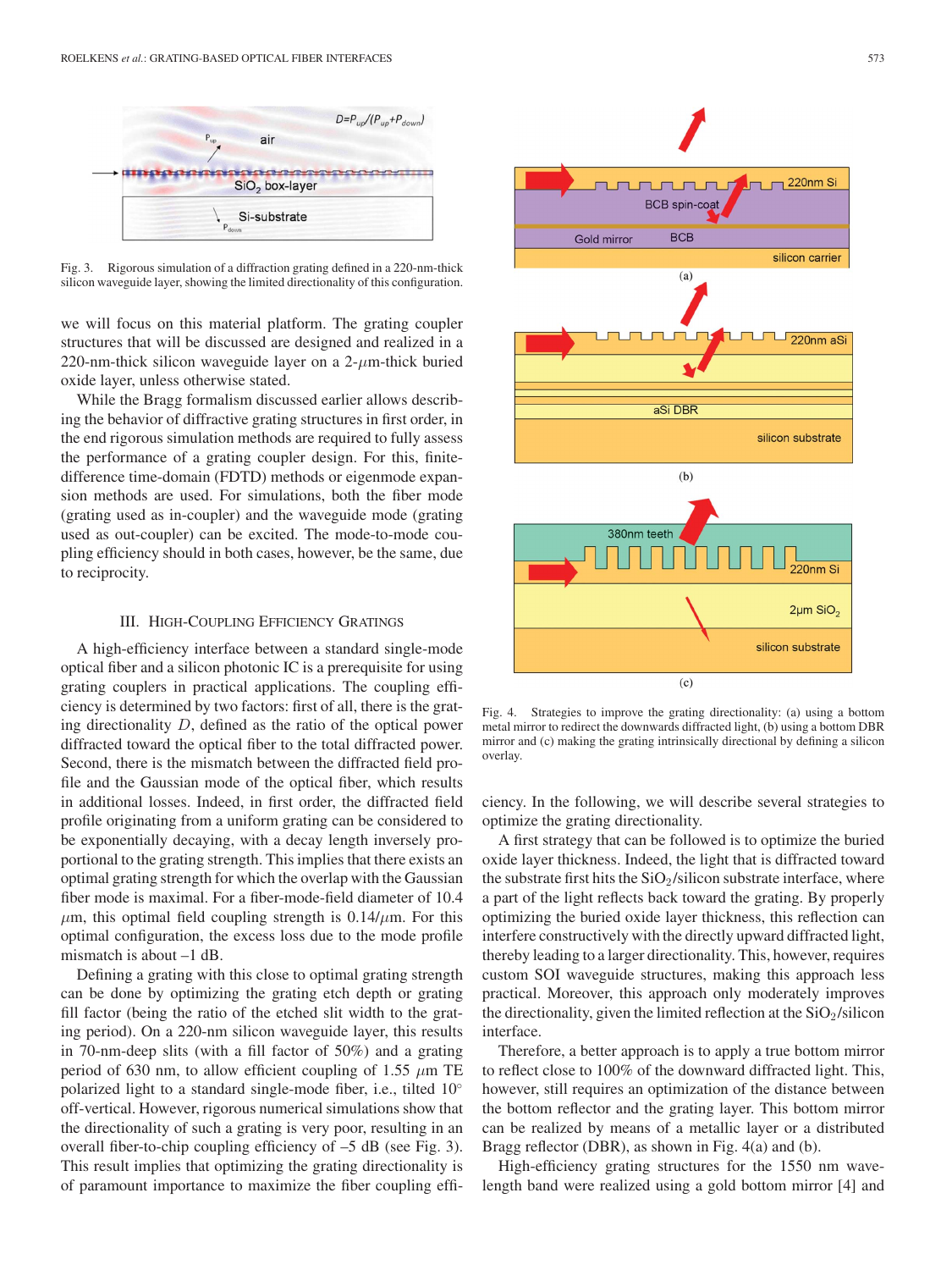

Fig. 5. (a) Scanning electron microscope images of fabricated high-efficiency grating coupler structures based on a metal bottom mirror, (b) an amorphous silicon bottom DBR, and (c) a silicon overlay.

using a two-pair  $Si/SiO<sub>2</sub>$  DBR stack [5]. The gold bottom mirror based devices were realized using a divinylsiloxane-bisbenzocyclobutene (DVS-BCB) wafer bonding approach. In this case, the basic grating structures with limited directionality, shown in Fig. 3, were used. On top of these diffraction gratings, a DVS-BCB polymer spacer layer ( $n = 1.54$ ) of 840 nm and a gold mirror of 50 nm were defined, after which the whole device structure was bonded upside-down on a carrier wafer, after which the original silicon carrier wafer was removed in order to access the fiber couplers. The fabricated structures are shown in Fig.  $5(a)$ . In this way,  $-1.6$  dB coupling efficiency was obtained for TE polarized light. While these grating structures based on metallic bottom mirrors allow for high-efficiency fiber coupling, the fabrication process is not directly transferable to a CMOS line, since it requires the use of nonstandard bonding processes. Therefore, a  $Si/SiO<sub>2</sub>$  DBR-based approach was pursued. The fabricated device structure is shown in Fig. 5(b). The fiber couplers were fabricated on a 200 mm Si wafer. First, a  $1-\mu$ m-thick  $SiO<sub>2</sub>$  isolation layer is deposited on a bare Si wafer. Then, the Bragg mirror, consisting of two 112 nm layers of amorphous silicon and a 267 nm layer of  $SiO<sub>2</sub>$  are deposited. On top of the Bragg mirror, 1.48  $\mu$ m of SiO<sub>2</sub> and a silicon waveguide layer were deposited. Again, the basic grating structure of Fig. 3 was used in order to compare the metallic mirror and DBR mirror approach. The experimentally obtained coupling efficiency is comparable to the metallic mirror approach. A combination of both techniques, i.e., using a DBR mirror on top of crystalline silicon waveguide wafer, which is then transferred to a host substrate is also feasible.

These methods to improve the fiber coupling efficiency are quite complicated in terms of device processing. Therefore, a more elegant solution was proposed, by altering the design of the grating structure such that the grating becomes intrinsically very directional, without the need for "recycling" downward diffracted light [6]. This approach requires the definition of a silicon overlay prior to the etching of the grating, as shown in Fig. 4(c).

The physical principle behind a highly directional grating, as shown in Fig. 4(c), can be understood as follows. Considering the diffracted field pattern as the superposition of the fields emitted by an array of scattering centers (which have a  $\pi$  phase shift with respect to each other for a perfectly vertical coupling grating), constructive interference toward the superstrate (and hence, the optical fiber) can be achieved by realizing an additional  $\pi$  phase shift during the propagation toward the superstrate, since light is propagating either in air (in the etched slit) or in silicon (in the grating tooth). This directionality is thus a function of the waveguide thickness  $h$ , the etch depth  $e$  in the waveguide, and the silicon overlay thickness o. Furthermore, in order to reach high fiber coupling efficiency, a highly directional grating is required, while at the same time, the grating strength needs to be optimized for maximal overlap with the Gaussian fiber mode. This mode-matching requirement is a function of the same three parameters  $h$ ,  $e$ , and  $o$  as the high-directionality condition. Both conditions can be satisfied by optimizing these parameters, thereby resulting in high-efficiency coupling. The fabricated structures are shown in Fig. 5(c). Experimentally, again –1.6 dB fiber-to-chip coupling efficiency is obtained for TE polarized light. This grating structure is intrinsically directional, irrespective of the buried oxide layer thickness [7].

In order to further improve the fiber-chip coupling efficiency, the mismatch between the diffracted field profile and the Gaussian mode profile of the single-mode fiber needs to be reduced. This can be achieved using nonuniform grating structures to gradually change the coupling strength of the grating. This way, in principle,  $< 0.5$  dB fiber coupling efficiency can be obtained when defining a nonuniform grating on any of the platforms described earlier [8], [9]. Typically, very narrow slits (on the order of tens of nanometers) are required to achieve this goal. This is very challenging for the deep UV lithography tools that are used to define these silicon photonic waveguide circuits on 8-inch SOI wafers. Therefore, we will not consider nonuniform gratings further.

The obtained coupling efficiencies mentioned require an optimization of the fiber position on top of the grating. Alignment tolerances are not very strict however, since one is aligning a single-mode fiber to a spot of about 10  $\mu$ m in diameter. Experimentally,  $a -0.5$  dB  $(-1$  dB) excess loss alignment tolerance of  $\pm 1.5 \ \mu m$  ( $\pm 2.5 \ \mu m$ ) is obtained. This makes diffractive grating couplers a very attractive solution for the passive alignment of a single fiber or fiber array to a silicon photonic IC. Coupling of a fiber array to a silicon waveguide circuit was reported in [10] and [11].

# IV. GRATING COUPLER BANDWIDTH

Since the diffraction properties of the grating structure are used to couple light between an optical fiber and the silicon waveguide circuit, the coupling efficiency is inherently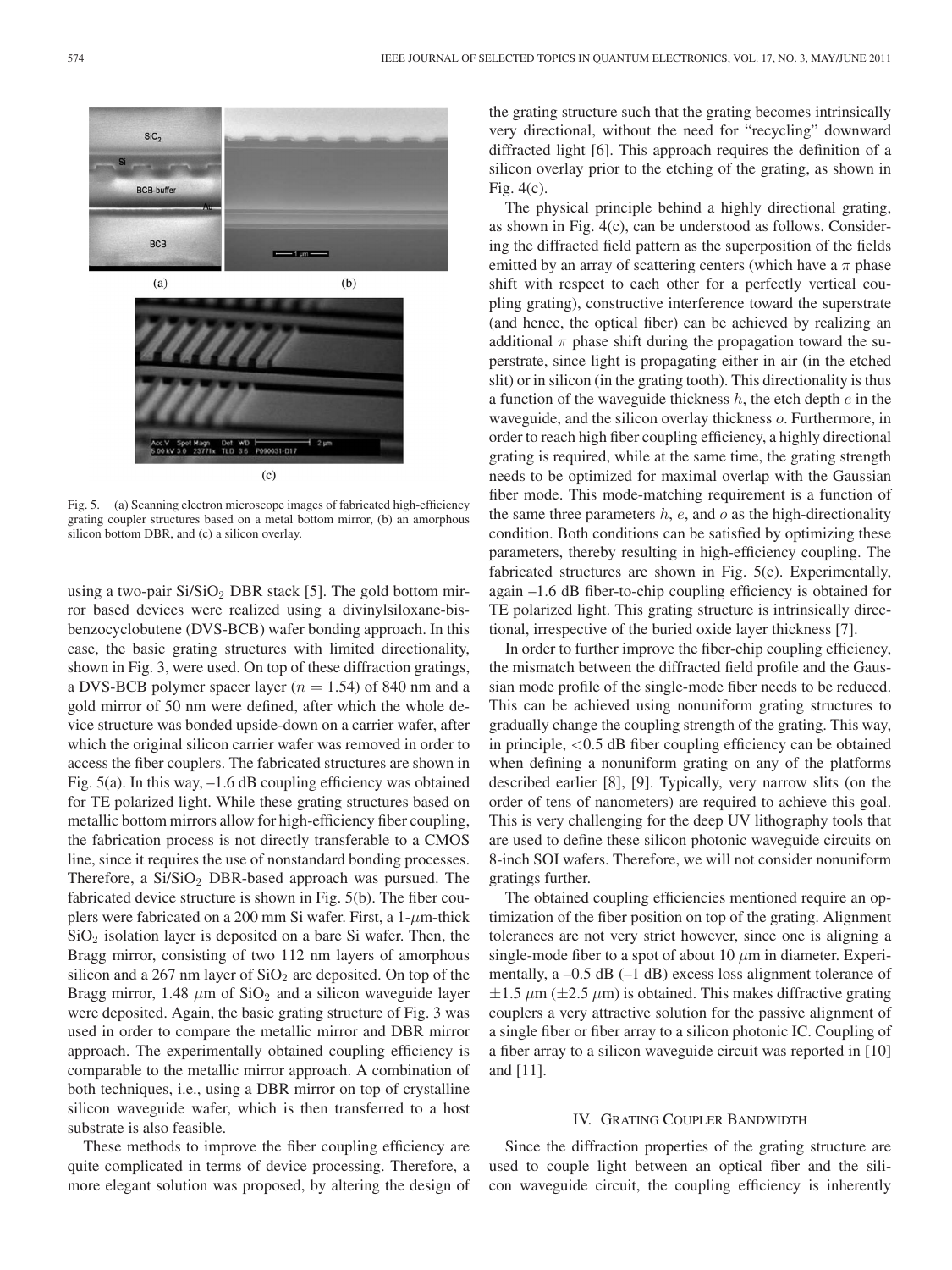wavelength dependent. However, since the considered gratings have a very short coupling length (in order to match the diffracted field size with that of the fiber mode), considerable optical bandwidth can still be obtained. This can be explained by considering the exponentially decaying diffracted field profile as a superposition of plane waves. The angular distribution of these plane waves will become broader when the grating is shorter (and hence, stronger if one assumes that all the light needs to be diffracted from the silicon waveguide over the grating length). This implies that a change in wavelength (implying a rotation of this angular distribution of plane waves) will have a lower impact when the grating is shorter, resulting in a larger optical bandwidth for shorter (stronger) gratings. The exact optical bandwidth depends on the specific design. For the considered high-efficiency grating couplers described in the previous section based on the silicon overlay grating, the  $-1$  dB  $(-3$  dB) excess loss is 45 nm (90 nm) around a wavelength of 1.55  $\mu$ m.

While this optical bandwidth is sufficient for many applications, there are applications, which require a larger optical coupling bandwidth, especially because of the fact that light in two distinct (and widely separated) wavelength bands needs to be processed by the photonic IC. An important application satisfying this description is the use of integrated transceivers for fiber-to-the-home (FTTH) optical networks, in which at the subscriber side a 1310-nm wavelength is used to transmit upstream data over the network, while a 1490-nm downstream optical signal needs to be processed (and *vice versa* at the central office side). As the wavelength span required in this application exceeds the optical bandwidth of the fiber-to-waveguide grating coupler, an alternative approach is needed, which increases the effective wavelength span, while maintaining the advantage of being compact and allowing wafer-scale testing and ease of packaging.

The concept of fiber-chip coupling using diffraction gratings can, however, be extended to allow two different wavelength bands to interface with the photonic IC. This is illustrated in Fig. 6, showing essentially the same type of grating structures as discussed earlier, however now considering the two access waveguides to the 1-D grating (left and right access waveguide) [12]. By optimizing the grating geometry and the fiber tilt angle, two distinct wavelength bands can be coupled into and out of the waveguide circuit, e.g., the 1310-nm wavelength band and the 1490-nm wavelength band. The maximum fiberto-chip coupling efficiency that can be obtained in this way is lower than for the case of a single wavelength band, since there is a tradeoff between both wavelength bands. As shown in Fig.  $6(c)$ , the coupling efficiency reaches about  $-2.5$  dB for both the 1310 and 1490 nm wavelength band, with a  $-3$  dB excess loss bandwidth of 55 to 60 nm for the silicon overlay design. These grating structures couple two wavelength bands to the silicon waveguide circuit, while at the same time spatially separating them on the chip. Therefore, this type of grating is also referred to as a grating duplexer.

These duplexing grating structures, as well as the 1-D grating structures described in Section III, perform very differently for TE and TM polarized light. This is an intrinsic problem for high index contrast waveguide structures. In many practical



SiO



Fig. 6. One-dimensional grating duplexer design operating in the 1.3 and 1.49  $\mu$ m wavelength range: (a) coupling of 1490 nm wavelength TE polarized light to the silicon waveguide circuit, (b) coupling of 1310 nm wavelength TE polarized light to the silicon waveguide circuit, and (c) coupling efficiency spectrum for the optimized structure.

applications (such as the FTTH application mentioned earlier), However, polarization independent operation is required. This will be discussed in the following section.

#### V. POLARIZATION HANDLING

High index contrast and high-confinement waveguide structures are intrinsically very polarization dependent. This implies that realizing an intrinsically polarization independent photonic IC on the SOI platform discussed in this paper is nearly impossible. However, the problem of polarization handling can be solved by using a polarization diversity configuration. In this configuration, the two orthogonal polarizations in the optical fiber are both coupled to the photonic IC, but into a different waveguide. Thereby, the two polarizations are split on the chip and can be further processed by two parallel photonic ICs. This implies that polarization independent operation can be achieved, at the expense of doubling the size of the IC. Polarization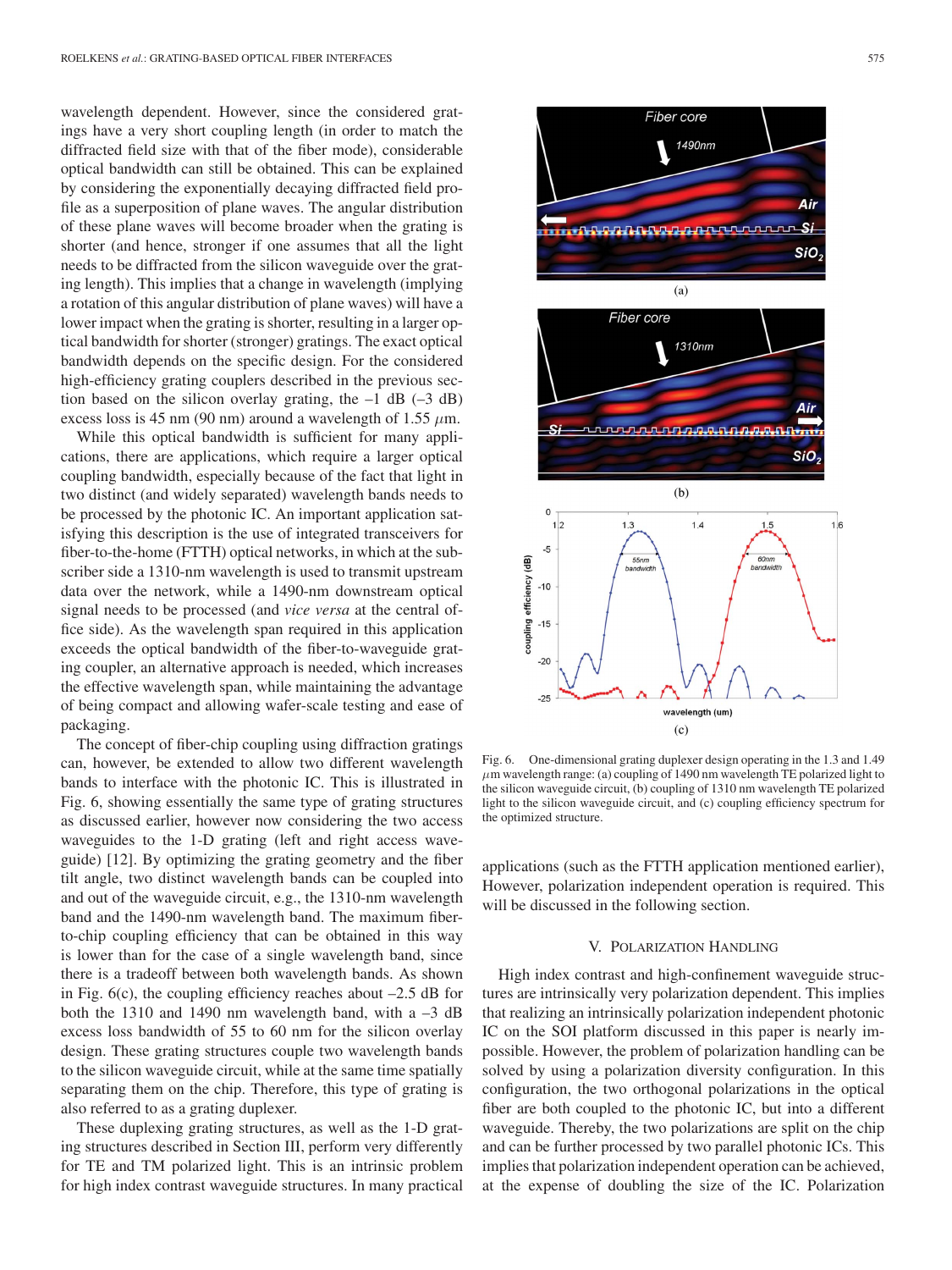$0.25$  $0.2$ 

 $0.15$ pling

 $1450$ 

 $\frac{1}{4}$  phase shift

 $P_{2a}$ 

1500 1550<br>Wavelength

Photonic

Integrated Device

1600



Fig. 7. Two-dimensional grating coupler for polarization handling on a silicon photonic IC.



diversity can be implemented very elegantly using diffraction grating structures. Both 1-D and 2-D diffraction gratings can be used for this purpose.

The operation principle of a 2-D grating structure is outlined in Fig. 7, showing how a square lattice of holes (that can be considered as the superposition of two orthogonal 1-D grating structures) efficiently couples both orthogonal polarizations to the chip. The coupling is such that the orthogonal polarizations in the optical fiber are coupled to essentially identical polarizations (in our case TE) in two orthogonal waveguides. This 2-D grating structure, therefore, at the same time performs the function of a fiber–chip interface, a polarization splitter and polarization rotator for a polarization diversity approach, all on a 10  $\mu$ m-by-10  $\mu$ m footprint.

Experimental realizations of these 2-D structures, by etching a square lattice of holes 70 nm deep into the silicon waveguide layer show intrinsically the same efficiency as the standard 1-D grating structures, as shown in Fig. 3. Quasi-polarization independent operation was obtained in a 10-nm wavelength range around the grating coupler coupling efficiency maximum (below 1 dB polarization dependent loss) [13]. Outside this wavelength range, the polarization dependent loss becomes too high for practical purposes. The origin of the residual polarization dependent loss and the strong wavelength dependent behavior is the tilting of the optical fiber. In case, the fiber is positioned perfectly vertically on top of the 2-D grating structure, the polarization dependent loss is intrinsically zero (provided that the optical fiber is well aligned on the grating structure). As discussed in Section II, the perfectly vertical orientation of the optical fiber is however not convenient due to the presence of second-order Bragg reflection. Therefore, the fiber is tilted offvertical, along the bisection line of the 2-D grating structure, as shown in Fig. 7. This configuration is schematically outlined in Fig. 8, illustrating the use of 2-D gratings in a polarization diversity scheme with an off-vertical fiber interface [14]. Two orthogonal polarizations in the optical fiber  $P_1$  and  $P_2$ , where  $P_1$  lies along the bisection line of the photonic IC are to be considered. In case the optical fiber is perfectly vertical, both polarizations experience the same fiber coupling efficiency. Polarization  $P_1$  equally excites the TE-polarized waveguide mode

in the upper and lower waveguide arm and both are excited in phase. For polarization  $P_2$ , the TE-polarized waveguide modes in both waveguide arms are also excited equally, however, this time with a  $\pi$  phase shift between both arms of the polarization diversity circuit. When the optical fiber is now tilted off-vertical, along the bisection line of the polarization diversity circuit, polarizations  $P_1$  and  $P_2$  will no longer experience the same fiber– chip coupling efficiency, since polarization  $P_1$  is tilted out of plane. This is shown in the inset of Fig. 8 (result of 3-D FDTD simulations). This tilting of the optical fiber, therefore, leads to an intrinsic polarization dependent loss of the 2-D grating coupler. An elegant way to circumvent polarization dependent loss (PDL) for fiber-to-fiber connected photonic ICs is to introduce an additional  $\pi$  phase shift between both arms of the photonic IC. Indeed, adding this  $\pi$  phase shift renders the TE modes excited by polarization  $P_2$ , which were initially out of phase, in phase at the 2-D grating out-coupler. This implies that these modes will recombine in the output fiber as polarization  $P_1$ , and *vice versa* for the other polarization state. The implication of this  $\pi$  phase shift is therefore that, when looking at the fiber-to-fiber transmission spectrum, both polarizations experience once the fiber–chip coupling curve for polarization  $P_1$  and  $P_2$ , thereby eliminating the polarization dependent loss originating from the tilt of the optical fiber. This was experimentally verified by applying a heater on top of one arm of the polarization diversity circuit, as shown in Fig. 8, to introduce a phase shift between both arms. At the same time, the polarization dependent loss of the circuit (which was in this case, a simple ring resonator waveguide circuit) was monitored. Low polarization dependent loss in this type of polarization diversity circuit however also relies on the fact that the actual photonic ICs in both arms of the polarization diversity configuration need to be identical. This is far from trivial in high index contrast waveguide circuits, even using state-of-the-art fabrication technologies. For example, if the waveguide width of a SOI ring resonator varies by 1 nm, also the resonance wavelength of the resonator shifts by approximately 1 nm. This implies that we typically will also need to be able to trim both waveguide circuits to make them truly identical. In some circuit configurations, this problem can be circumvented by using a single photonic IC in which light propagates in opposite directions [15]. In Fig. 9, we plot the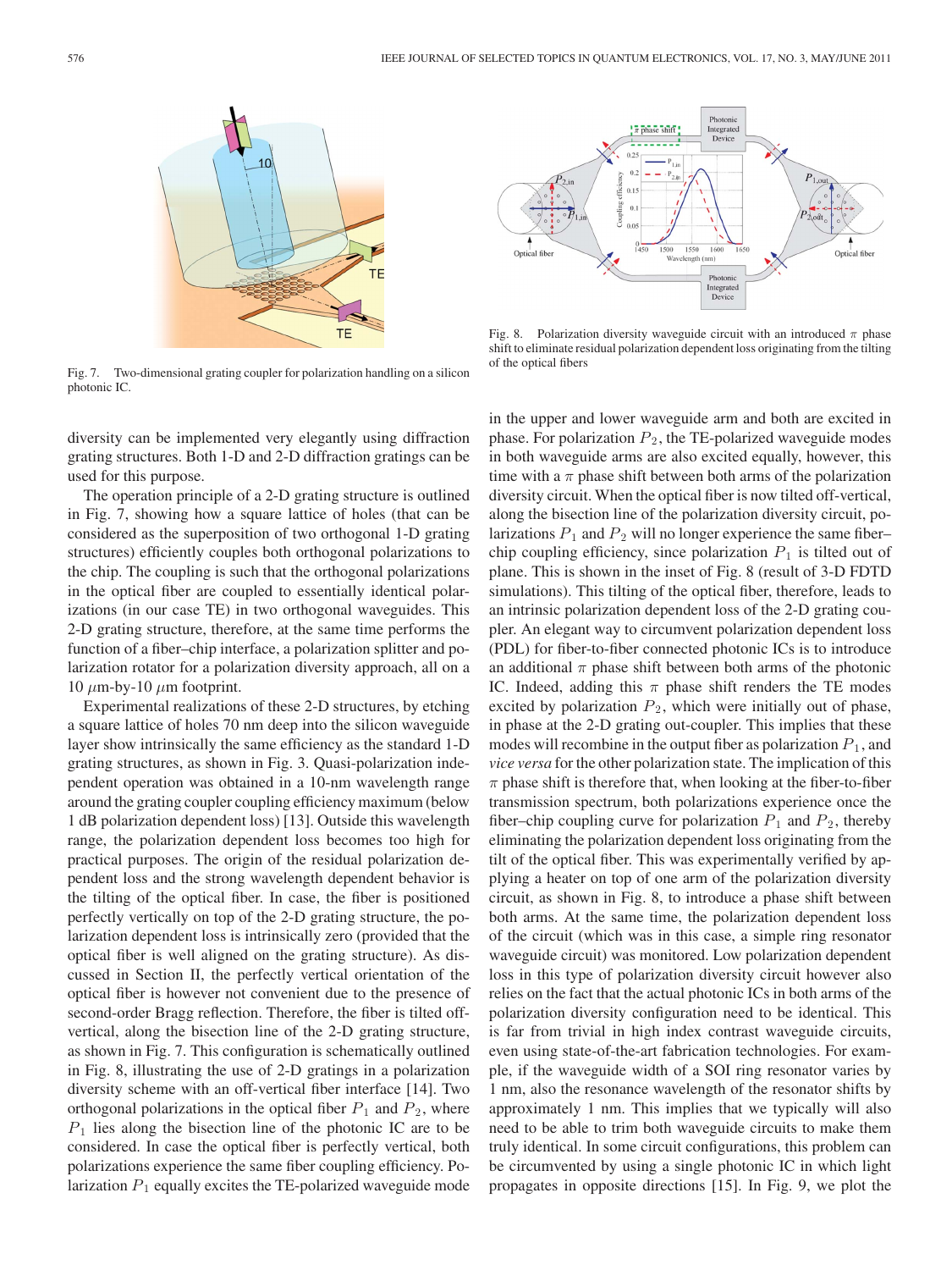

Fig. 9. Influence of the waveguide heater power and ring resonator heater power on the residual PDL of the polarization diversity waveguide circuit (a) shown in (b).

residual polarization dependent loss for a varying waveguide heater power (i.e., phase shift) and for a varying ring resonator heater power (used to trim the ring resonator to make both arms of the polarization diversity circuit identical). Indeed, a large reduction in polarization dependent loss can be observed, from 1.5 dB without any heater control, down to 0.15 dB in the optimal configuration. Low PDL values (i.e., below 1 dB) for a given waveguide heater and ring heater power dissipation can also be obtained over a larger wavelength range (i.e., 25 nm).

A second implementation of a grating structure for a polarization diversity configuration is based on a 1-D line grating structure. Line grating structures have the advantage that they can be optimized more easily than square lattice grating structures (given the quasi-2-D behavior of the line gratings), and hence, ultimate performance can be expected from these devices. The configuration that is considered is shown in Fig. 10(a). Again, both access waveguides to the 1-D grating structure are used and a silicon overlay is used to boost the efficiency of the grating structure. The operation principle is comparable to the grating duplexer described in Section IV, except now the TE and TM polarizations at the same wavelength are considered (compared to the TE polarized modes at two different wavelengths for the grating duplexer) [16], [17]. Proper design of the grating allows for quasi-identical fiber-to-chip coupling efficiencies for both polarizations over a limited wavelength range, hence resulting in a low-polarization dependent loss of the 1-D grating structure, as shown in Fig. 10(b), in this case, for the 1310-nm wavelength band. Also experimentally, a low PDL was obtained, i.e., from 1240 to 1310 nm, the fiber-to-fiber PDL is lower than 1 dB, which covers 42 nm within the 50 nm  $-3$  dB coupling effi-



Fig. 10. One-dimensional grating configuration for a polarization diversity waveguide circuit, allowing polarization independent handling of a single wavelength band  $(\lambda_1)$ , while also accommodating coupling of a second wavelength band  $(\lambda_2)$  for a single polarization: (a) device layout and (b) coupling spectrum for the polarization independent wavelength band  $\lambda_1$ .

ciency bandwidth of the grating coupler [17]. Since the device configuration is identical to the grating duplexer configuration described in Section IV, an additional wavelength band  $\lambda_2$  can be accommodated, although only for a single polarization. In order to build true polarization diversity circuits based on these 1-D grating couplers, an additional polarization rotator is required to obtain identical polarizations in both arms of the circuit. Several implementations of a polarization rotator on the silicon waveguide platform can be considered [18], [19].

# VI. ULTRACOMPACT IMPLEMENTATIONS

The diffraction grating structures considered in this paper are very compact, since they only occupy the area of the core of a standard single-mode optical fiber, roughly 10  $\mu$ m-by-10  $\mu$ m. However, in order to convert the  $10$ - $\mu$ m-wide optical waveguide mode to that of a  $0.5$ - $\mu$ m single-mode waveguide, a relatively long adiabatic taper is required, on the order of 150  $\mu$ m in length. This makes the total device structure less compact, thereby increasing the overall footprint of the photonic IC. One elegant way to circumvent this issue is to use focusing grating structures, instead of the waveguide structures described earlier. A 1-D grating structure can be made to focus the coupled beam on a micrometer size aperture by curving the grating lines, as shown in Fig. 11(a) [20], [21]. In this case, each grating line represents a part of an ellipse, while all ellipses describing the focusing grating have a common focal point, namely at the wave-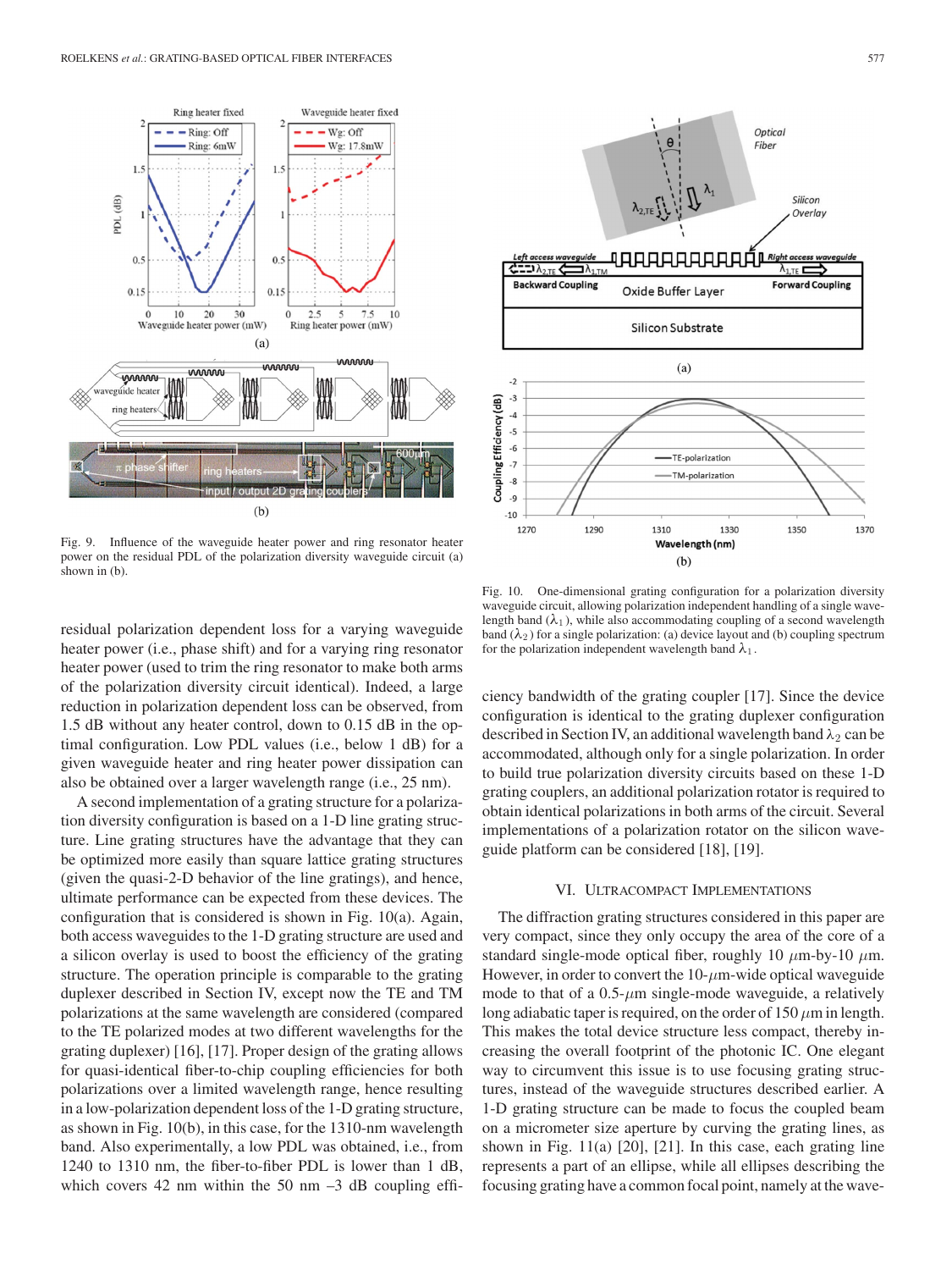

Fig. 11. (a) One-dimensional (a) and (b) 2-D curved gratings as ultracompact grating coupler structures.

guide aperture. A similar design consideration can be made for 2-D grating couplers, by considering them as a "superposition" of two 1-D curved grating structures. This way a 2-D grating structure can be designed by implementing a scattering center (i.e., an etched hole) at the intersection of the two orthogonal curved 1-D gratings. This approach can dramatically decrease the overall footprint of the device, as shown in Fig. 11(b) (in this case for the standard grating configuration of Fig. 3), without impacting the overall performance of the device in terms of fiber coupling efficiency, alignment tolerance, and polarization dependent loss.

# VII. INTERFACING TO OPTOELECTRONIC COMPONENTS

So far, the grating structures were considered as an efficient interface between a silicon photonic IC and a single-mode optical fiber. However, its use can be extended to also interface with optoelectronic components (lasers, photodetectors, etc.) integrated on the silicon platform. It is easy to envision the integration of a III–V semiconductor photodetector on top of a grating coupler, either through flip-chip integration or heterogeneous integration. An example of such a heterogeneously integrated III–V/silicon device is shown in Fig. 12 [22], [23]. In this case, a III–V epitaxial layer stack is transferred to a silicon waveguide circuit by means of a BCB adhesive bonding process [24]. This silicon waveguide circuit contains diffraction gratings for vertical interfacing with both an optical fiber and the photodetectors defined in the III–V epitaxial layer.

Besides interfacing with photodetectors, also the coupling of laser emission into the photonic IC can be envisioned. This is, however, complicated by the fact that the laser beam needs to be coupled in near-vertically (but not perfectly vertical) in order to be efficiently coupled to the waveguide circuit. This requires



Fig. 12. Example of the integration of a photodetector on top of a diffractive grating coupler: (a) schematic device layout and (b) microscope image of the fabricated structure.



Fig. 13. Fabrication procedure to define a gold grating on a single-mode fiber facet: (a) schematic of the fabrication procedure and (b) microscope images of the fabricated gratings on the fiber facet for different zooms.

either microoptics (reflecting mirrors or refractive wedges) or a tilted mounting of the laser.

# VIII. OPTICAL FIBER PROBE

One very attractive feature of grating couplers is that they allow interfacing with a photonic IC on a wafer scale. This allows for wafer-scale testing and packaging of the photonic IC. However, one would often want to be able to probe individual optical components of a complex interconnected silicon photonic IC, e.g., for debugging purposes. This can be achieved using an optical fiber probe, in which the diffractive grating structure is defined on the facet of a single-mode optical fiber [25].

In Fig. 13(a), the method to define this grating structure is outlined. A gold grating was defined on a fiber surface using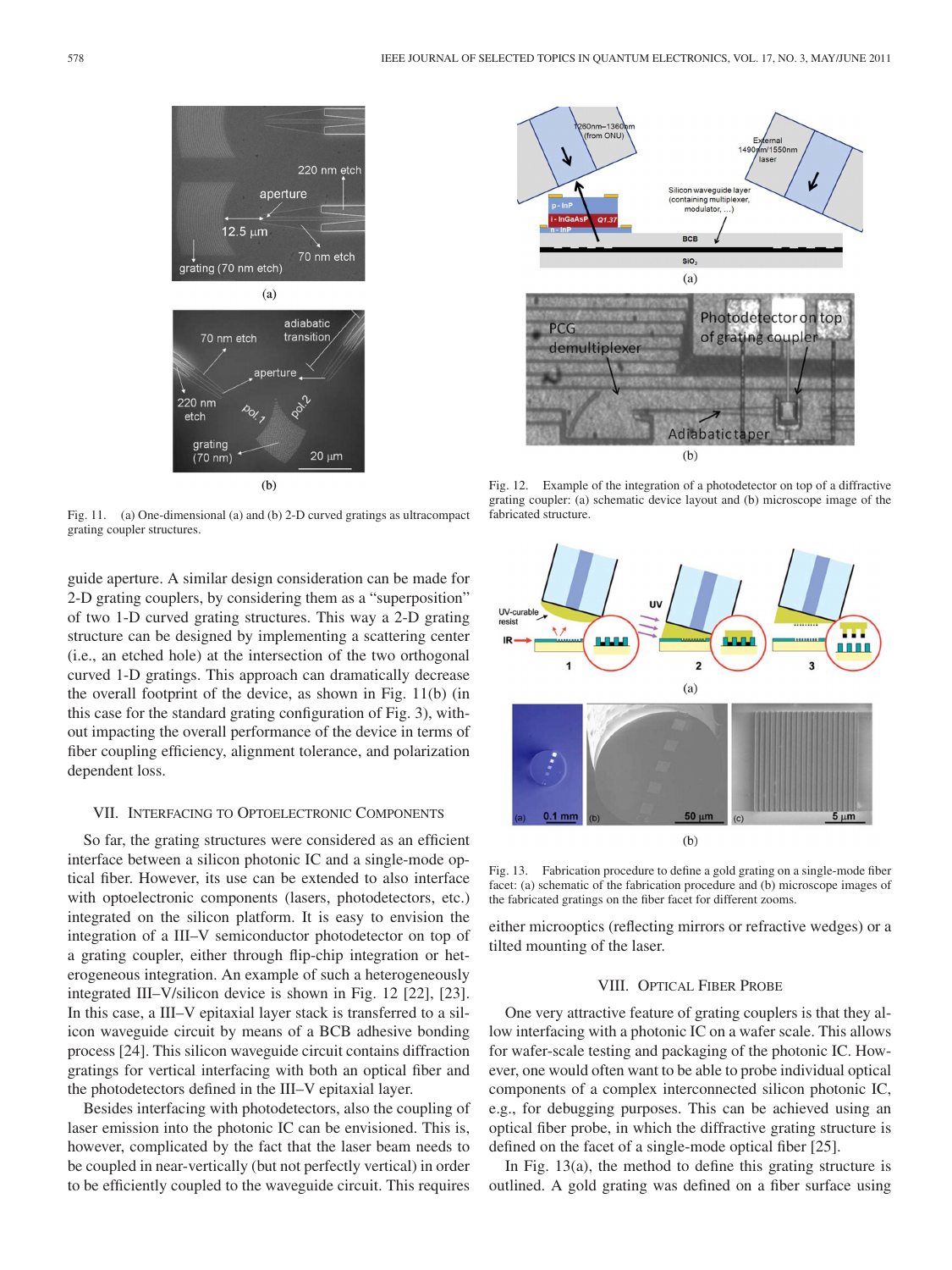a nanoimprint technique. First, the fiber with UV-curable resist is aligned over the specially prepared mold carrying the 10-by-10  $μ$ m gold grating pattern in the trenches of the mold. Upon attachment, the cavities are filled and the resist is UV cured. Finally, the mold is released. The metal grating is now attached to the fiber, due to the fact that the mold was covered with an antistiction film prior to gold deposition. By using gold as the grating material, a high-refractive index contrast is obtained. A fabricated optical probe is shown in Fig. 13(b). This way efficient coupling between the optical probe and the photonic IC can be obtained. Experimentally, 15% coupling efficiency between a single-mode fiber probe and a  $3-\mu$ m-wide photonic IC was realized for TE polarized light at 1.55  $\mu$ m wavelength. The grating consisted of 20-nm-thick gold stripes on a 630 nm pitch. The realization of this optical probe can pave the way to wafer-scale testing of high index contrast large-scale integrated waveguide circuits.

# IX. CONCLUSION

Photonic ICs have tremendous benefits over their discrete counterparts. Especially, the use of high index contrast waveguide structures for photonic ICs allows large-scale integration of optical functions on a single substrate, reducing the cost, size, and weight of the devices, while improving their performance. Silicon photonics is emerging as a very promising platform for photonic integration, since the economy of scale in fabrication will make the photonic ICs virtually free. The cost of the packaging and testing of these ICs is therefore the predominant cost and performance issue, and is therefore one of the most important aspects for bringing high index contrast waveguide structures from research to practical applications. In this paper, we show that the use of diffractive grating structures could provide a low-cost solution for this problem, since wafer-level testing and packaging can be realized without the need for polished facets.

# ACKNOWLEDGMENT

The authors would like to thank many people, who were involved in the design, fabrication, and testing of various types of grating couplers, including D. Taillaert, F. Van Laere, S. Scheerlinck, P. Dumon, J. Brouckaert, J. Schrauwen, P. Verheyen, and G. Lepage.

#### **REFERENCES**

- [1] S. McNab, N. Moll, and Y. Vlasov, "Ultra-low loss photonic integrated circuit with membrane-type photonic crystal waveguides," *Opt. Exp.*, vol. 11, no. 22, pp. 2927–2939, 2003.
- [2] G. Roelkens, D. Van Thourhout, and R. Baets, "High efficiency grating coupler between silicon-on-insulator waveguides and perfectly vertical optical fibers," *Opt. Lett.*, vol. 32, pp. 1495–1497, 2007.
- [3] X. Chen, C. Li, and H. K. Tsang, "Fabrication-tolerant waveguide chirped grating coupler for coupling to a perfectly vertical optical fiber," *IEEE Photon. Technol. Letters*, vol. 20, no. 23, pp. 1914–1916, Dec. 2008.
- [4] F. Van Laere, G. Roelkens, M. Ayre, J. Schrauwen, D. Taillaert, D. Van Thourhout, T. F. Krauss, and R. Baets, "Compact and highly efficient grating couplers between optical fiber and nanophotonic waveguides," *J. Lightw. Technol.*, vol. 25, no. 1, pp. 151–156, Jan. 2007.
- [5] S. K. Selvaraja, D. Vermeulen, M. Schaekers, E. Sleeckx, W. Bogaerts, G. Roelkens, P. Dumon, D. Van Thourhout, and R. Baets, "Highly efficient grating coupler between optical fiber and silicon photonic circuit,"
- [6] G. Roelkens, D. Van Thourhout, and R. Baets, "High efficiency siliconon-insulator grating coupler based on a poly-silicon overlay," *Opt. Exp.*, vol. 14, pp. 11622–11630, 2006.
- [7] D. Vermeulen, S. Selvaraja, P. Verheyen, G. Lepage, W. Bogaerts, and G. Roelkens, "High-efficiency silicon-on-insulator fiber-to-chip grating couplers using a silicon overlay," in *Proc. IEEE Int. Conf. Group IV Photonics*, Baltimore, MD, 2009, p. FPd1.
- [8] D. Taillaert, P. Bienstman, and R. Baets, "Compact efficient broadband grating coupler for silicon-on-insulator waveguides," *Opt. Lett.*, vol. 29, pp. 2749–2751, 2004.
- [9] Y. Tang, Z. Wang, L. Wosinski, U. Westergren, and S. He, "Highly efficient nonuniform grating coupler for silicon-on-insulator nanophotonic circuits," *Opt. Lett.*, vol. 35, pp. 1290–1292, 2010.
- [10] P. Dumon, W. Bogaerts, D. Van Thourhout, D. Taillaert, R. Baets, J. Wouters, S. Beckx, and P. Jaenen, "Compact wavelength router based on a silicon-on-insulator arrayed waveguide grating pigtailed to a fiber array," *Opt. Exp.*, vol. 14, no. 2, pp. 664–669, 2006.
- [11] L. Zimmermann, T. Tekin, H. Schroeder, P. Dumon, and W. Bogaerts (2008), "How to bring nanophotonics to application—Silicon photonics packaging," *IEEE LEOS Newsletter*.
- [12] G. Roelkens, D. Van Thourhout, and R. Baets, "Silicon-on-insulator ultacompact duplexer based on a diffractive grating structure," *Opt. Exp.*, vol. 15, no. 16, pp. 10091–10096, 2007.
- [13] G. Roelkens, D. Vermeulen, F. Van Laere, S. Selvaraja, S. Scheerlinck, D. Taillaert, W. Bogaerts, P. Dumon, D. Van Thourhout, and R. Baets, "Bridging the gap between nanophotonic waveguide circuits and single mode optical fibers using diffractive grating structures," *J. Nanosci. Nanotechnol.*, vol. 10, pp. 1551–1562, 2010.
- [14] R. Halir, D. Vermeulen, and G. Roelkens, "Reducing polarization dependent loss of silicon-on-insulator fiber to chip grating couplers," *IEEE Photon. Technol. Letters*, vol. 22, no. 6, pp. 389–391, Mar. 2010.
- [15] W. Bogaerts, D. Taillaert, P. Dumon, D. Van Thourhout, and R. Baets, "A polarization-diversity wavelength duplexer circuit in silicon-on-insulator photonic wires," *Opt. Exp.*, vol. 15, no. 4, pp. 1567–1578, 2007.
- [16] D. Vermeulen, G. Roelkens, D. Van Thourhout, and R. Baets, "SOI 1D and 2D photonic crystal structures for polarization independent fiber-to-chip coupling and duplexing operation," presented at the 8th International Photonic and Electromagnetic Crystal Structures Meeting, Sydney, Australia, 2009.
- [17] Z. Wang, Y. Tang, N. Zhu, L. Wosinski, D. Dai, U. Westergren, and S. He, "Experimental demonstration of an ultracompact polarization beam splitter based on a bidirectional grating coupler," presented at OSA Asia Communications and Photonics Conference and Exhibition Shanghai, China, Nov. 2–6, 2009.
- [18] D. Vermeulen, S. Selvaraja, W. Bogaerts, and G. Roelkens, "Highefficiency broadband CMOS-compatible polarization rotator on SOI," in *Proc. IEEE Int. Conf. Group IV Photonics*, 2010, Beijing, China, p. WC6.
- [19] H. Fukuda, K. Yamada, T. Tsuchizawa, T. Watanabe, H. Shinojima, and S. Itabashi,, "Polarization rotator based on silicon wire waveguides," *Opt. Exp.*, vol. 16, no. 4, pp. 2628–35, Feb. 2008.
- [20] F. Van Laere, T. Claes, J. Schrauwen, S. Scheerlinck, W. Bogaerts, D. Taillaert, L. O'Faolain, D. Van Thourhout, and R. Baets, "Compact focusing grating couplers for silicon-on-insulator integrated circuits," *Photon. Technol. Letters*, vol. 19, no. 23, pp. 1919–1921, 2007.
- [21] F. Van Laere, W. Bogaerts, P. Dumon, G. Roelkens, D. Van Thourhout, and R. Baets, "Focusing polarization diversity grating couplers in siliconon-insulator," *J. Lightw. Technol.*, vol. 27, no. 5, pp. 612–618, Mar. 2009.
- [22] G. Roelkens, J. Brouckaert, D. Taillaert, P. Dumon, W. Bogaerts, D. Van Thourhout, and R. Baets, "Integration of InP/InGaAsP photodetectors onto Silicon-on-insulator waveguide circuits," *Opt. Exp.*, vol. 13, no. 25, pp. 10102–10108, 2005.
- [23] D. Vermeulen, T. Spuesens, P. De Heyn, P. Mechet, R. Notzel, S. Verstuyft, D. Van Thourhout, and G. Roelkens, "III–V/SOI photonic integrated circuit for FTTH central office transceivers in a PTP network configuration," in *Proc. ECOC*, Italy, to be published.
- [24] G. Roelkens, J. Brouckaert, D. Van Thourhout, R. Baets, R. Notzel, and M. Smit, "Adhesive bonding of InP/InGaAsP dies to processed silicon-oninsulator wafers using DVS-bis-benzocyclobutene," *J. Electrochemical Soc.*, vol. 153, no. 12, pp. G1015–G1019, 2006.
- [25] S. Scheerlinck, D. Taillaert, D. Van Thourhout, and R. Baets, "Flexible metal grating based optical fiber probe for photonic integrated circuits," *Appl. Phys. Lett.*, vol. 92, no. 3, pp. 031104-1–031104-3, 2008.